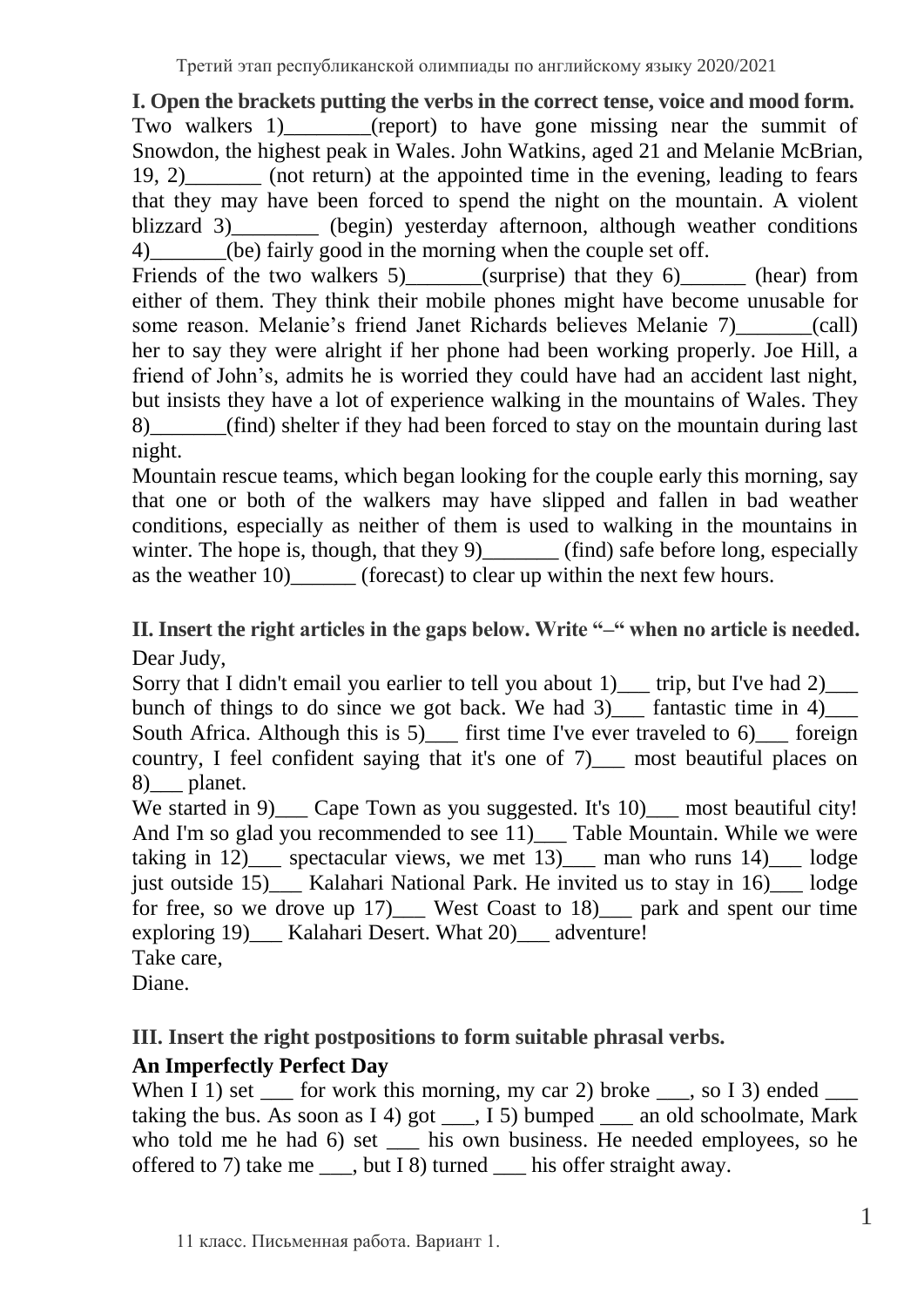When I finally came to work, my boss 9) told me \_\_\_ in front of everyone. She told me that I wouldn't 10) get  $\qquad$  it, that I'd 11) let everybody, and just went on and on.

Eventually, I ran 12) patience and said I was not going to 13) put it anymore, and if she wanted to 14) lay me , she should go ahead. Anyway, to cut a long story short, I am working for Mark now.

## **IV. Use the words in bold to form new words that fit the gaps in the text.**

Thanks to modern medicine there are many new 1) **(TREAT**) for diseases which, in the past, were 2) (**CURE**). Many childhood illnesses, for example, have disappeared. This is due to the use of vaccinations.

3)\_\_\_\_\_\_\_ (**MEDICINE**) advances have also changed the way surgical operations are performed. These are less 4)\_\_\_\_\_\_\_ (**PAIN**) for the patient than they used to be. But, 5) **FORTUNATE**), in Third World countries, a high number of 6)\_\_\_\_\_\_\_ (**INFECT**) diseases are still common because of 7)\_\_\_\_\_\_\_ (**POPULATION)** and poor living conditions. 8)\_\_\_\_\_\_\_ (**NUTRITION**), which is caused by 9)\_\_\_\_\_\_\_ (**SUFFICIENT**) food, is one of the many problems which can 10) **(THREAT**) children's lives in these countries. With today's technology, there is no reason that a 11)\_\_\_\_\_\_ (**SOLVE**) to these

problems should be beyond our 12)\_\_\_\_\_\_\_ (**CAPABLE**).

### **V. Insert the right prepositions in the sentences below.**

1. Mike was determined to get that job \_\_\_ any cost.

2. We should have arrived in London now, but the train is being delayed.

3. The FBI stands \_\_\_ Federal Bureau of Investigation

4. We'll make an investment now, but \_\_\_ the long run it'll save us a lot of money.

5. \_\_\_ second thought, I think we'll all be staying home tonight.

6. Jack was completely \_\_\_ of breath after moving the furniture in the house.

## **VI. Each sentence contains one mistake. Find the mistake and circle the letter that indicates it.**

1. This document rose several issues, mostly concerning subsidiary risks. A B C D 2. If you need some money you can find them on the table in the kitchen. A B C D 3. The detective asked Richard what had he been doing the day before. A B C D 4. I had no idea the lecture would be so terribly bored and useless. A B C D 5. It is believed that she inherited her good look from her mother. A B C D

11 класс. Письменная работа. Вариант 1.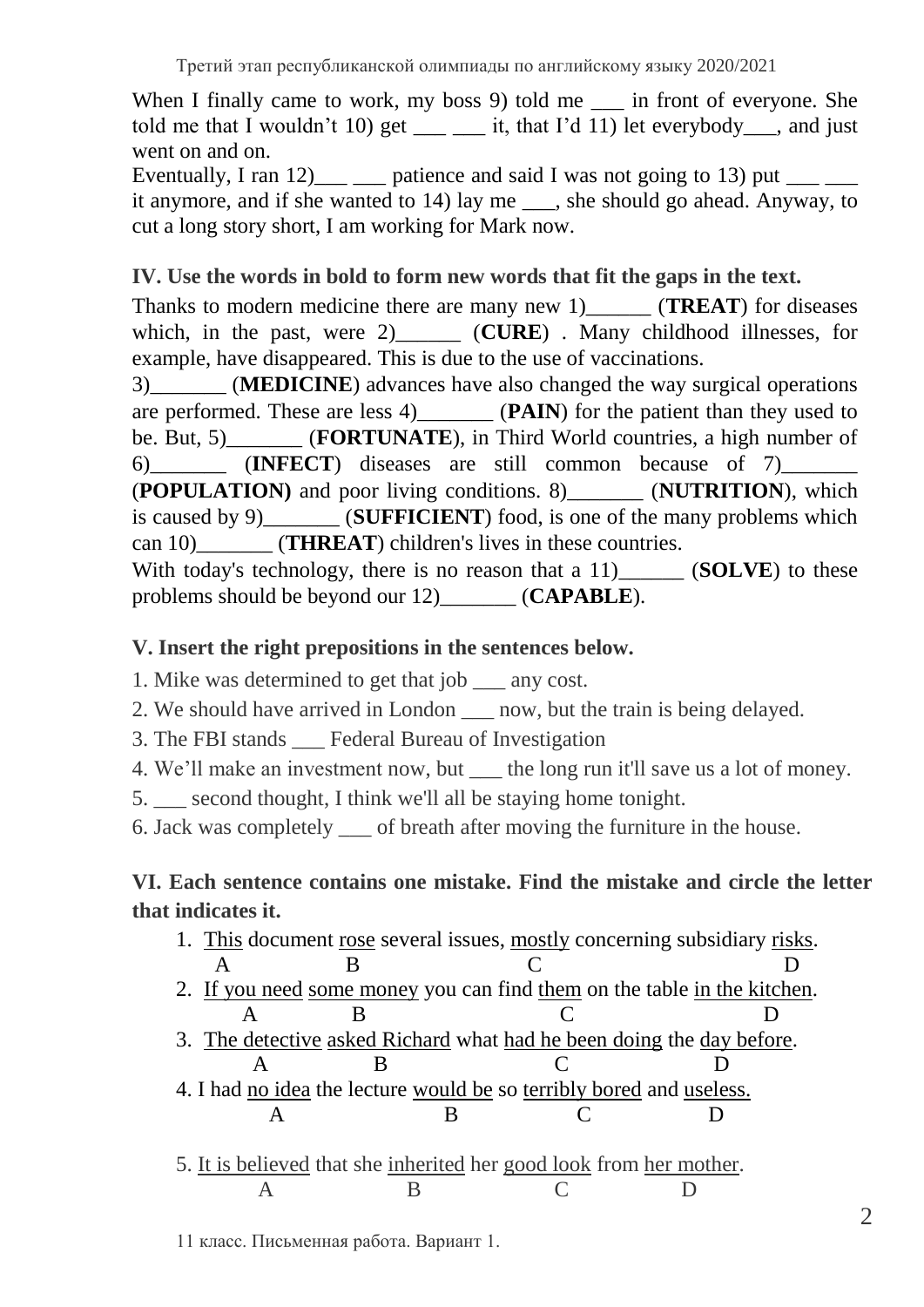#### **VII. Rewrite each sentence in such a way that it contains the word in bold.**

1. It's pointless to talk to my dad because he doesn't listen to me.

|                                                              | <b>USE</b>                                                                         |                                                                        |
|--------------------------------------------------------------|------------------------------------------------------------------------------------|------------------------------------------------------------------------|
|                                                              | It's                                                                               | because he doesn't                                                     |
|                                                              | listen to me.                                                                      |                                                                        |
|                                                              | 2. Mike ought to find a job. He can't pay his bills any more.                      |                                                                        |
|                                                              | <b>FOUND</b>                                                                       |                                                                        |
|                                                              |                                                                                    |                                                                        |
|                                                              | any more.                                                                          |                                                                        |
|                                                              | 3. I'd prefer you not to go there alone.                                           |                                                                        |
|                                                              | <b>RATHER</b>                                                                      |                                                                        |
|                                                              |                                                                                    | go there alone.                                                        |
| 4. I had just started mowing the lawn when it began raining. |                                                                                    |                                                                        |
|                                                              | <b>SOONER</b>                                                                      |                                                                        |
|                                                              |                                                                                    |                                                                        |
|                                                              | 5. Perhaps Judy has left home. Her car is not parked near the house.               |                                                                        |
|                                                              | <b>MIGHT</b>                                                                       |                                                                        |
|                                                              |                                                                                    | Judy _________________________________. Her car is not parked near the |
|                                                              | house.                                                                             |                                                                        |
|                                                              | 6. I'm sure I didn't leave my credit card in the taxi. I remember putting it in my |                                                                        |
|                                                              | wallet.                                                                            |                                                                        |
|                                                              | <b>CAN'T</b>                                                                       |                                                                        |
|                                                              |                                                                                    |                                                                        |
|                                                              | in my wallet.                                                                      |                                                                        |
|                                                              |                                                                                    |                                                                        |

#### **VIII Look at [the seven television programmes](https://www.ielts-exam.net/docs/Reading/IELTS_Reading_General_11_Passage_1.htm#B) A-G and answer Questions 1-7. For which programme are the following statements true? Write the correct letter** A-G **in boxes** 1-7 **on your answer sheet. You may use any letter more than once.**

**1** This programme is in the form of a personal interview. \_\_\_

- **2** This programme is a documentary about technological developments. \_\_\_
- **3** These two programmes are about time travel. \_\_\_

**4** This programme is taken from a book. \_\_\_

**5** This film is the introduction to a set of programmes. \_\_\_

**6** These two programmes are about present-day travellers. \_\_\_

**7** This programme is about investigating a possible crime.

#### **A Wild Rose** (Tuesday 19.00)

This TV drama is about a young private detective employed by a team of New York businessmen who send her to Brazil to look into a series of hotel robberies.